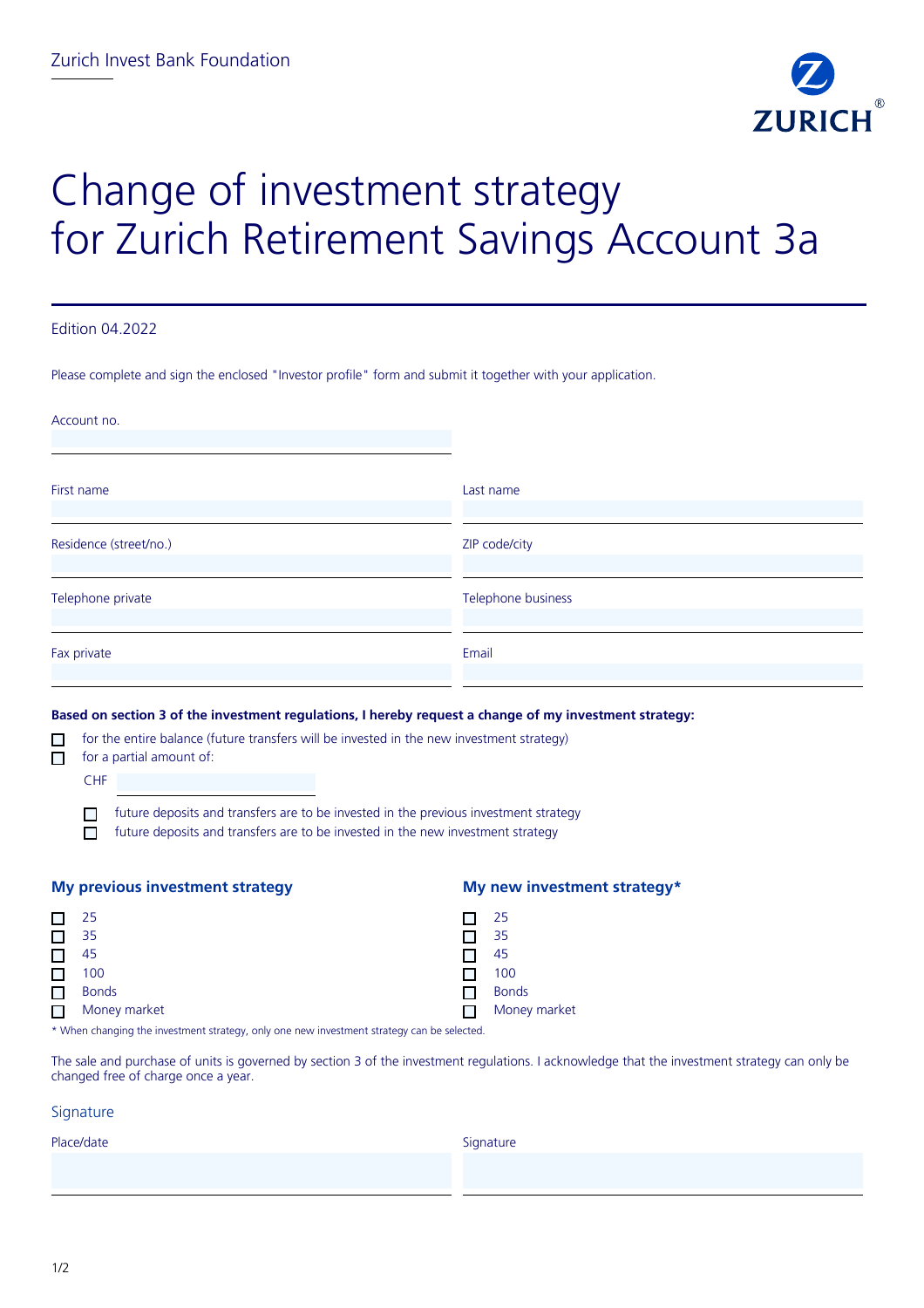# Investment strategies



#### Asset Allocation (reference values)

96%Bonds in CHF and money

Asset Allocation (reference values) 11% Swiss equities 14% International equities 64%Bonds in CHF

2%Real estate

m.

T. × п

× п

Asset Allocation (reference values) 16% Swiss equities 19% International equities 50%Bonds in CHF

6%Real estate

Asset Allocation (reference values) 20%Swiss equities 24% International equities 48%Bonds in CHF

- market CHF
- 4%Bonds in foreign currencies

9%Bonds in foreign currencies

9%Bonds in foreign currencies

6%Bonds in foreign currencies

### **Investment strategy bonds**

This strategy invests in bonds and other debt securities that can benefit from current market developments to an above-average extent. The investment goal is to optimize interest yield while avoiding major price fluctuations.

This investment strategy does not have an equity component.

### **Investment strategy 25**

This strategy invests primarily in fixed-income investments and to a limited extent, in equities. The investment goal is to optimize yield from interest and price gains while avoiding major price fluctuations.

The strategic equity weighting is 25%.





# Asset Allocation (reference values)

2%Real estate

44%Swiss equities

- 55%International equities
- 1% Money market CHF

**Investment strategy 35**

This strategy invests in a balanced combination of equities and fixed-income investments. The investment goal is to achieve a higher yield by exploiting price gains. At the same time, however, there is a possibility of price fluctuations.

The strategic equity weighting is 35%.

### **Investment strategy 45**

The strategy invests in fixed-income investments and to a greater extent in equities. The investment goal is to achieve greater returns by exploiting price gains. At the same time, however, there is a possibility of high price fluctuations.

The strategic equity weighting is 45%.

### **Investment strategy 100**

The strategy invests in equities, with an overweighting in Swiss equities. The investment goal is to achieve greater returns by exploiting price gains. At the same time, however, there is a possibility of high price fluctuations. Downside risk is higher than that of conventional retirement funds.

The strategic equity weighting is 100%.



Asset Allocation (reference values)

100% Money market CHF

#### **Investment strategy money market**

This strategy mainly invests in fixed-income investments with a short residual term to maturity. The investment goal is to optimize the interest yield with the smallest possible price fluctuations.

This investment strategy does not have an equity component.

### **Zurich Invest Bank Foundation, c/o Zurich Invest Ltd** Hagenholzstrasse 60, 8050 Zurich Telephone +41 44 628 49 99, www.zurichinvest.ch



ZH24690e-2022/04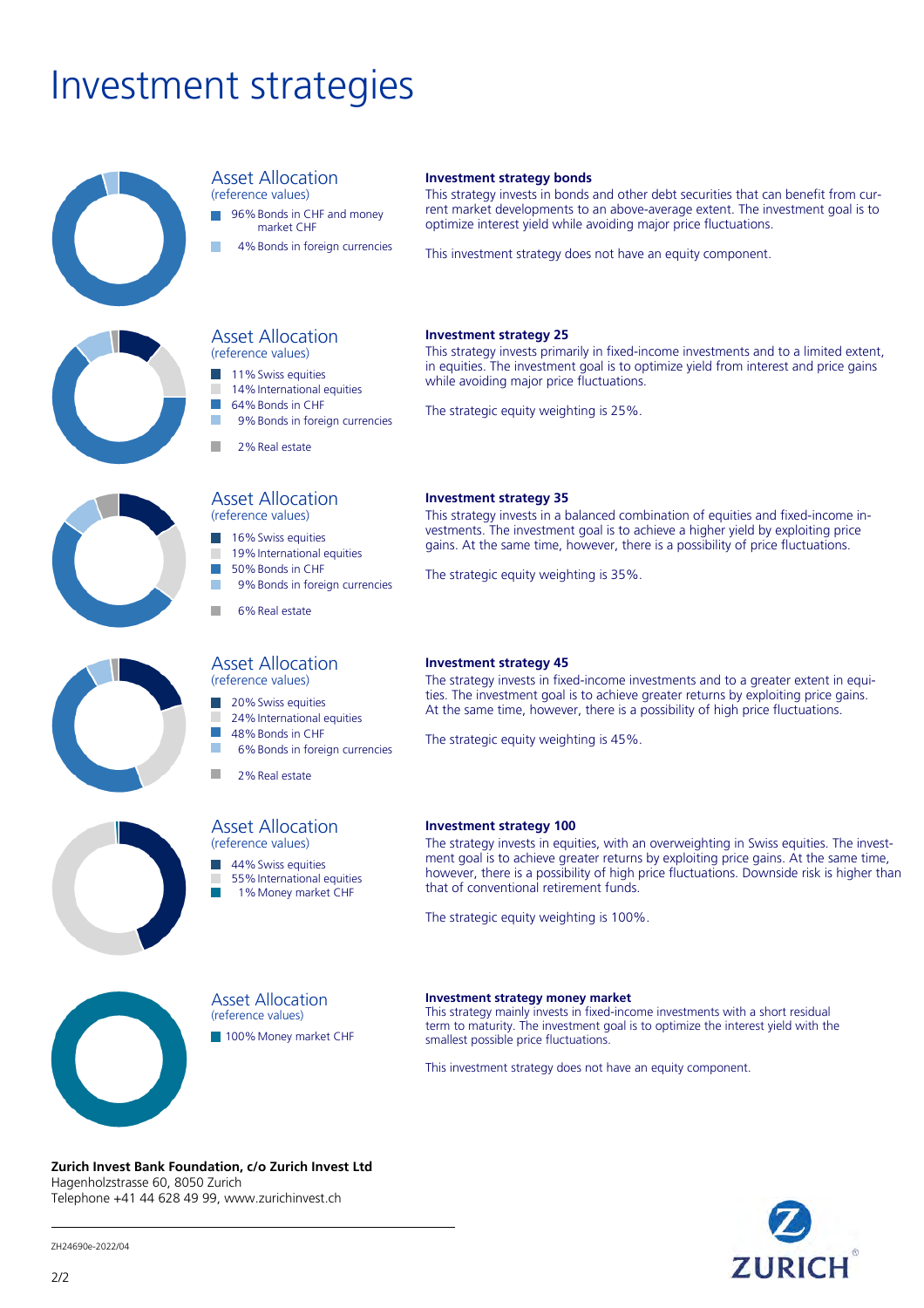

# Investor profile

We ask you to conscientiously fill in your investor profile. This will enable us to submit an offer to you that complies with your needs, financial situation and risk tolerance.

# 1 Personal information – 1.contractual partner

| First name    |  |  |  |  |  |
|---------------|--|--|--|--|--|
| Date of birth |  |  |  |  |  |

Last name

The investor profile can be dispensed in the following case only (please tick the appropriate box):

The transaction is being concluded by a broker who is not employed by Zurich Insurance Company Ltd and is not an intermediary at a general agency of Zurich Insurance Company.

My broker generated an investor profile within the last six months and explained to me the importance of the investor profile and the implications of selecting an investment strategy. He/She is responsible for providing me with professional advice and ensures that I have chosen a suitable investment strategy.

This option is not available for Zurich Invest Ltd (ZIAG) products.

# 2 Questionnaire

| How old are you?                             | <b>Score</b>     | In what investment category would                                                                                                                                     |                     |
|----------------------------------------------|------------------|-----------------------------------------------------------------------------------------------------------------------------------------------------------------------|---------------------|
| $\Box$ Under 35 years of age                 | 15 <sup>15</sup> | you be most willing to invest?                                                                                                                                        | <b>Score</b>        |
| $\Box$ 35-50 years of age                    | 10 <sup>10</sup> | $\Box$ In a conservative investment with low volatility                                                                                                               | 5                   |
| $\Box$ 51-60 years of age                    | 5                | that focuses on security.                                                                                                                                             |                     |
| $\Box$ Over 60 years of age                  | $\Omega$         | $\Box$ In a somewhat more dynamic investment that combines<br>security and growth. Considering this, I am willing to accept<br>some portfolio volatility in exchange. | 10 <sup>°</sup>     |
| How high is your gross annual income in CHF? | <b>Score</b>     | $\Box$ In an investment with significant potential for growth.                                                                                                        | 30                  |
| □ Under 75'000                               | 5                | Considering this, I am willing to accept considerable volatility                                                                                                      |                     |
| □ 75'000-150'000                             | 10               | and potential losses in the value of my portfolio in exchange.                                                                                                        |                     |
| □ 150'001-300'000                            | 20               |                                                                                                                                                                       |                     |
| □ Over 300'000                               | 30               |                                                                                                                                                                       |                     |
|                                              |                  | What would you do if prices fell by 30% within                                                                                                                        |                     |
| How much do you save each year in CHF,       |                  | a short period of time?                                                                                                                                               | <b>Score</b>        |
| beside pillar 2 savings?                     | <b>Score</b>     | □ I would sell everything.                                                                                                                                            | 5                   |
| □ Under 10'000                               | 5                | $\Box$ I would sell part of my investment.                                                                                                                            | 10                  |
| □ Over 10'000                                | 10               | $\Box$ I wouldn't do anything and monitor the market.                                                                                                                 | 15                  |
|                                              |                  | □ I would use the slump to purchase new shares.                                                                                                                       | 35                  |
| How high are your net assets in CHF          |                  |                                                                                                                                                                       |                     |
| (after deducting debt, excluding BVG assets  |                  | How do you see future economic development?                                                                                                                           | <b>Score</b>        |
| and the pillar 3a restricted pension plan)?  | <b>Score</b>     | $\Box$ I have a positive outlook on future economic                                                                                                                   | 15                  |
| □ Under 150'000                              | $\mathbf 0$      | development (e.g. sustainable growth).                                                                                                                                |                     |
| □ 150'000-350'000                            | 5                | $\Box$ I have certain reservations with regard to economic                                                                                                            | 10 <sup>°</sup>     |
| $\Box$ 350'001-650'000                       | 10               | development (e.g. long-term stagnation).                                                                                                                              |                     |
| □ Over 650'000                               | 15               | $\Box$ I have a negative view with regard to economic                                                                                                                 | $\circ$             |
|                                              |                  | development (e.g. recession or even depression).                                                                                                                      |                     |
| Do you have cash reserves totaling           |                  |                                                                                                                                                                       |                     |
| at least 3 monthly salaries?                 | <b>Score</b>     | Do you have any experience                                                                                                                                            | <b>Score</b>        |
| $\Box$ Yes                                   | 5                | with any of the following                                                                                                                                             | (The points must be |
| $\Box$ No                                    | $\Omega$         | asset classes?                                                                                                                                                        | added together*)    |
|                                              |                  | $\Box$ None                                                                                                                                                           | 0*                  |
|                                              |                  | $\Box$ Bonds                                                                                                                                                          | $1*$                |
|                                              |                  | $\Box$ Swiss equities                                                                                                                                                 | $3*$                |
|                                              |                  | $\Box$ International equities                                                                                                                                         | $4*$                |
|                                              |                  | $\Box$ Derivatives and hedge funds                                                                                                                                    | $5*$                |
|                                              |                  |                                                                                                                                                                       |                     |

Number of points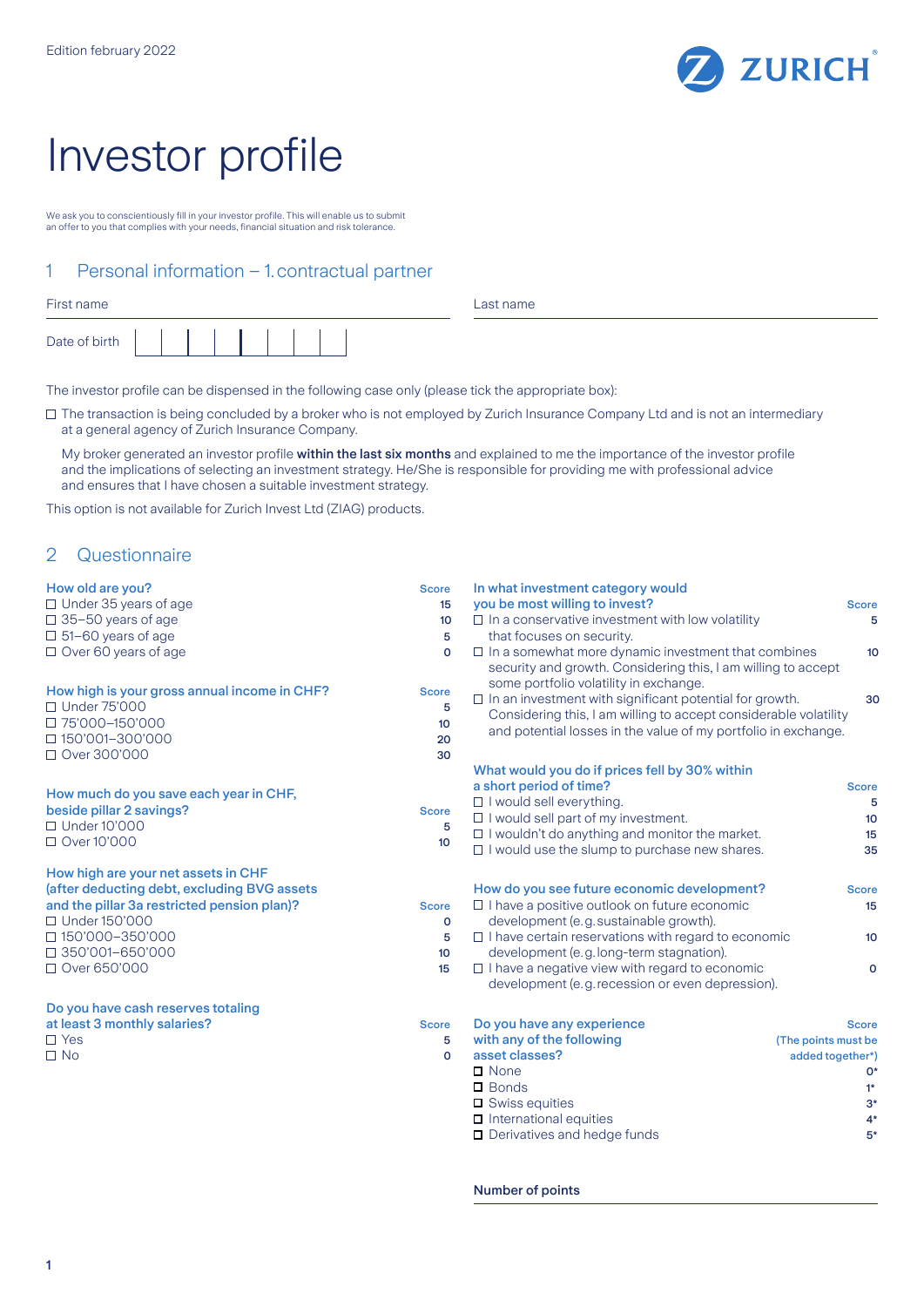## 3 Investment recommendation (Please check one)



The 5 investment strategies differ in terms of expected return, risk and product type. Depending on the risk/ return expectation, the portfolio includes the following investment classes:

- Money market
- Bonds
- **Real Estate**
- Stocks
- Alternative assets

You can find out more information about the product strategy in question in the corresponding product fact sheet.



<sup>1</sup> Products of Zurich Life Insurance Company Ltd with maturities of less than 10 years can only be purchased in pillar 3a.

Please see the product brochures for more information about investment strategies or individual investment categories. This investment recommendation is based on your disclosures in this investor profile, which is a snapshot of your risk capacity when you signed the product application. It is not intended to be permanently valid. If your risk capacity changes considerably during the contract term, please contact your advisor immediately so that your investment strategy can be reviewed and updated. Neither Zurich Life Insurance Company Ltd nor Zurich Invest Ltd (hereinafter referred to as "Zurich") can assume any liability for any omissions on your part in this regard. Possible changes to your personal circumstances include, without limitation, your financial situation, your investment approach and your investment horizon. Your consultant will be happy to help you update your investment strategy as needed.

If you choose an investment strategy that is riskier than the one recommended by Zurich, we expressly note that this will increase the risk of volatility and possible losses in value. We also caution you that a riskier investment strategy is not in line with your risk capacity or risk tolerance based on the above investor profile. In contrast, with a more defensive investment strategy you may miss out on possible profits. If you decide to individually select one or more investment funds instead of an investment plan, we expressly note that this will increase the risk of volatility, losses in value and missed profit. If you select funds individually, it will be impossible to determine whether your investment is in line with your risk capacity and risk tolerance based on the above investor profile.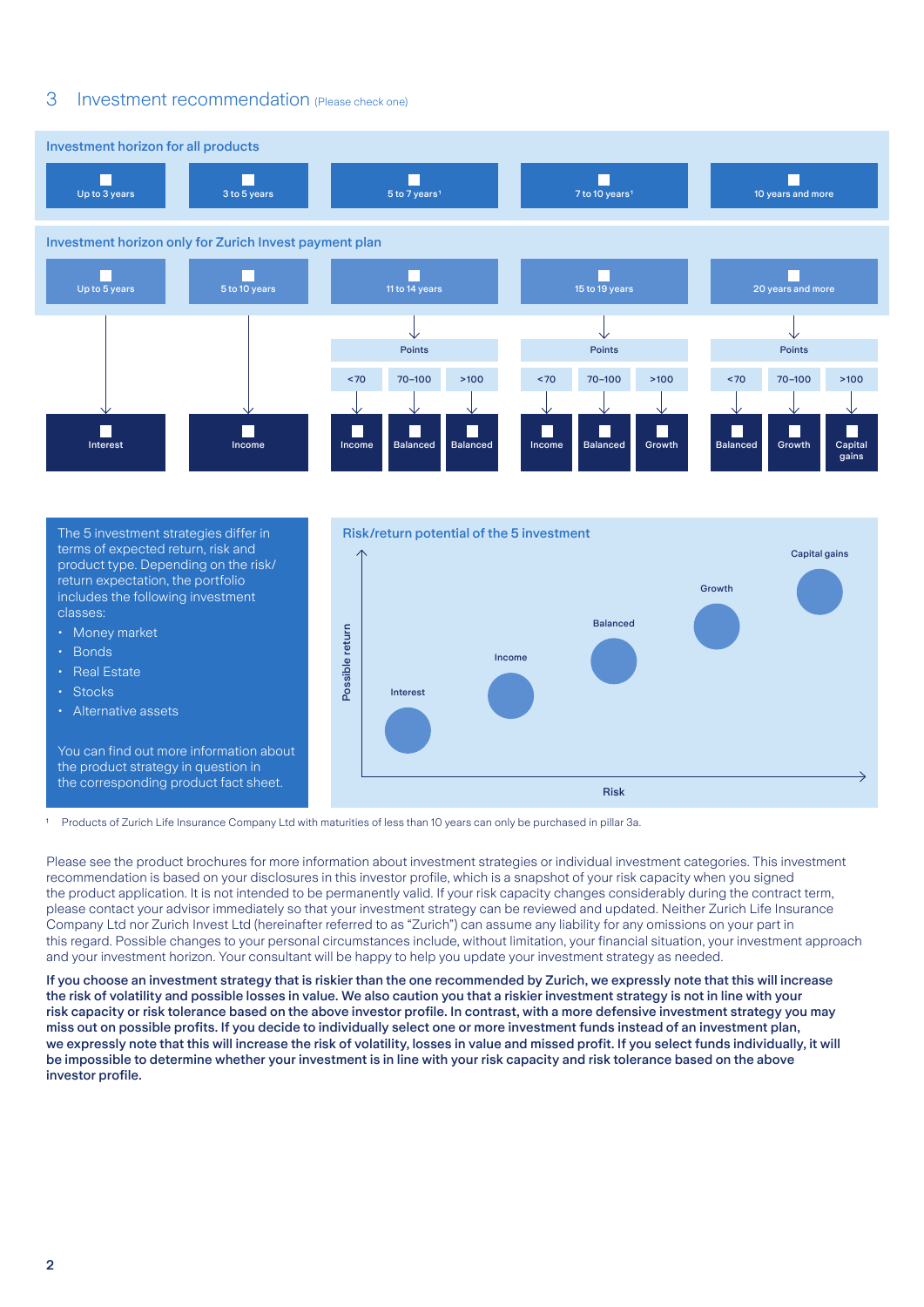## 4 Requested product (Please always complete)

### Life insurance

### Zurich Invest Ltd

□ Zurich Invest asset management: Investment strategy

□ Zurich Invest Payment Plan Investment strategy

□ Zurich Invest fund deposit: Funds

□ Zurich Invest Certificate: Investment according to application

□ Retirement savings account 3a: Investment strategy

□ Vested benefits account: Investment strategy

## 5 Investment Matrix

|                                                                       | Investment strategy                                        |                                      |                                                                 |                                                                                    |                                                                                    |  |  |
|-----------------------------------------------------------------------|------------------------------------------------------------|--------------------------------------|-----------------------------------------------------------------|------------------------------------------------------------------------------------|------------------------------------------------------------------------------------|--|--|
| Product                                                               | Interest yield                                             | Income                               | <b>Balanced</b>                                                 | Growth                                                                             | <b>Capital gains</b>                                                               |  |  |
| <b>CapitalFund PP</b><br>Investment plan                              | <b>Bonds</b>                                               | 25                                   | 45<br>75<br>35<br><b>High Value</b><br>Pro Terra<br>Real estate |                                                                                    | 100<br><b>Zurich Carbon Neutral</b><br><b>World Equity Fund</b>                    |  |  |
| <b>CapitalFund EE</b><br>without guarantee<br>Investment plan         | <b>Bonds</b>                                               | 25                                   | 45<br>35<br>Pro Terra<br>Real estate                            | 75<br><b>High Value</b>                                                            | 100<br><b>Zurich Carbon Neutral</b><br><b>World Equity Fund</b>                    |  |  |
| <b>CapitalFund EE</b><br>50% guarantee<br>Investment plan             | 25<br><b>Bonds</b>                                         | 45<br>35<br>Pro Terra<br>Real estate | 75<br><b>High Value</b>                                         | 100<br><b>Zurich Carbon Neutral</b><br><b>World Equity Fund</b>                    | 100 <sup>1</sup><br><b>Zurich Carbon Neutral</b><br>World Equity Fund <sup>1</sup> |  |  |
| <b>CapitalFund EE</b><br>80% guarantee<br>Investment plan             | 45<br>35<br>Pro Terra<br>Real estate<br>25<br><b>Bonds</b> | 75<br><b>High Value</b>              | 100<br><b>Zurich Carbon Neutral</b><br><b>World Equity Fund</b> | 100 <sup>1</sup><br><b>Zurich Carbon Neutral</b><br>World Equity Fund <sup>1</sup> | 100 <sup>1</sup><br><b>Zurich Carbon Neutral</b><br>World Equity Fund <sup>1</sup> |  |  |
| <b>Asset management</b>                                               | Conservative                                               | Income                               | <b>Balanced</b>                                                 | Growth                                                                             | <b>Shares</b>                                                                      |  |  |
| <b>Zurich Invest</b><br><b>Payment Plan</b>                           | No offer                                                   | Security                             | <b>Balanced</b>                                                 | Growth                                                                             | Growth                                                                             |  |  |
| <b>Investment fund</b><br>custody account                             | <b>TIF Bonds</b><br><b>TIF Money market</b>                | <b>TIF 25</b>                        | <b>TIF35</b>                                                    | <b>TIF45</b>                                                                       | <b>TIF100</b>                                                                      |  |  |
| <b>Zurich Invest Certificate</b>                                      | No offer                                                   | Certificate <sup>4</sup>             | Certificate                                                     | Certificate                                                                        | Certificate <sup>5</sup>                                                           |  |  |
| <b>Retirement savings</b><br>account 3a<br>Investment strategy        | <b>Bonds</b><br>Money market                               | 25                                   | 45<br>35                                                        | 45                                                                                 | 100                                                                                |  |  |
| <b>Vested benefits</b><br>account <sup>3</sup><br>Investment strategy | <b>Bonds</b><br>Money market                               | 25                                   | 45<br>35                                                        | 45                                                                                 | 452                                                                                |  |  |

According to the risk profile you have determined, you are more willing to take risks. You have chosen a lower-risk investment solution. This can lead to a lower return or lower benefits.

<sup>2</sup> The Zurich Vesting Foundation does not permit a riskier investment strategy, which would in principle correspond to your investor profile. The risk/return profile of the recommended investment fund thus reflects a lower-risk investment strategy.

<sup>3</sup> Please note the limited investment horizon if you only invest your vested benefits temporarily (e.g.due to unemployment, stay abroad, etc.) and have to pay your assets back into a pension fund after starting a new job.

⁴ With the identified investor profile, "Income", the certificate is not recommended due to the high proportion of equity investments; it can however be selected at the customer's request.

⁵ With the identified investor profile, "Capital Gains", the certificate is not recommended due to the fixed term; it can however be selected at the customer's request.

- CapitalFund PP CapitalFund Investment Plan
- CapitalFund EE % guaranteed survival benefits CapitalFund individual selection of investment funds based on the benefit schedule annexed to the application